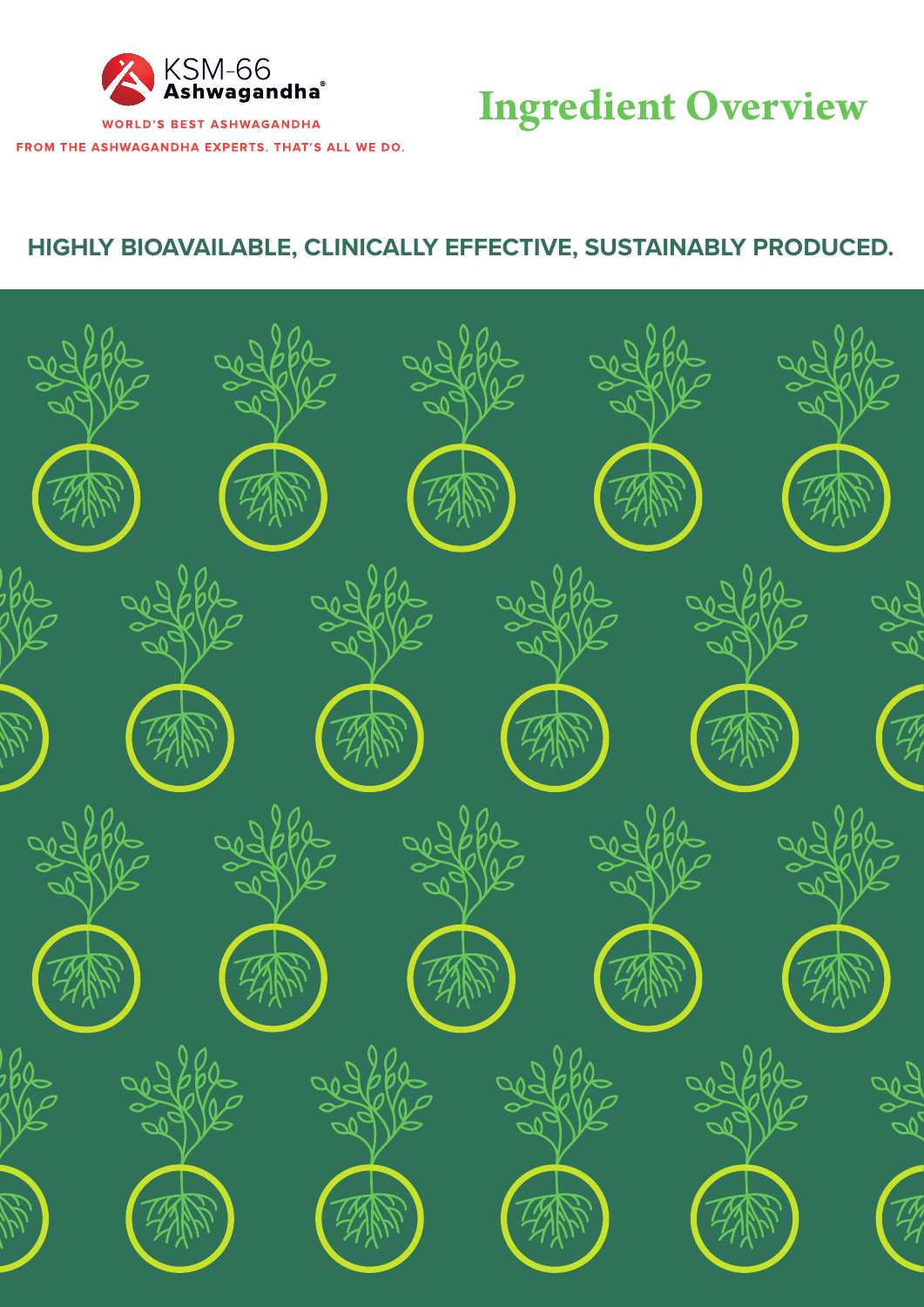**KSM-66is from the world's ashwagandha experts. Ashwagandha is the only thing we do.**

## **KSM-66's Clinically Proven Benefits:**

**Stress Relief Memory and Cognition Muscle Strength Endurance Sleep Sexual Health Male Testosterone Weight Management Thyroid Health**

**www.ashwagandhaadvantage.com**

**Ashwagandha Advantage** is a website sponsored by KSM-66 and is brought to you by SupplySide. It is an informative new resource featuring premium reports, infographics, blogs and videos. Designed to deliver information on the powerful Indian adaptogenic botanical, the content site highlights clinical study results, formulation guidance, sourcing information and more.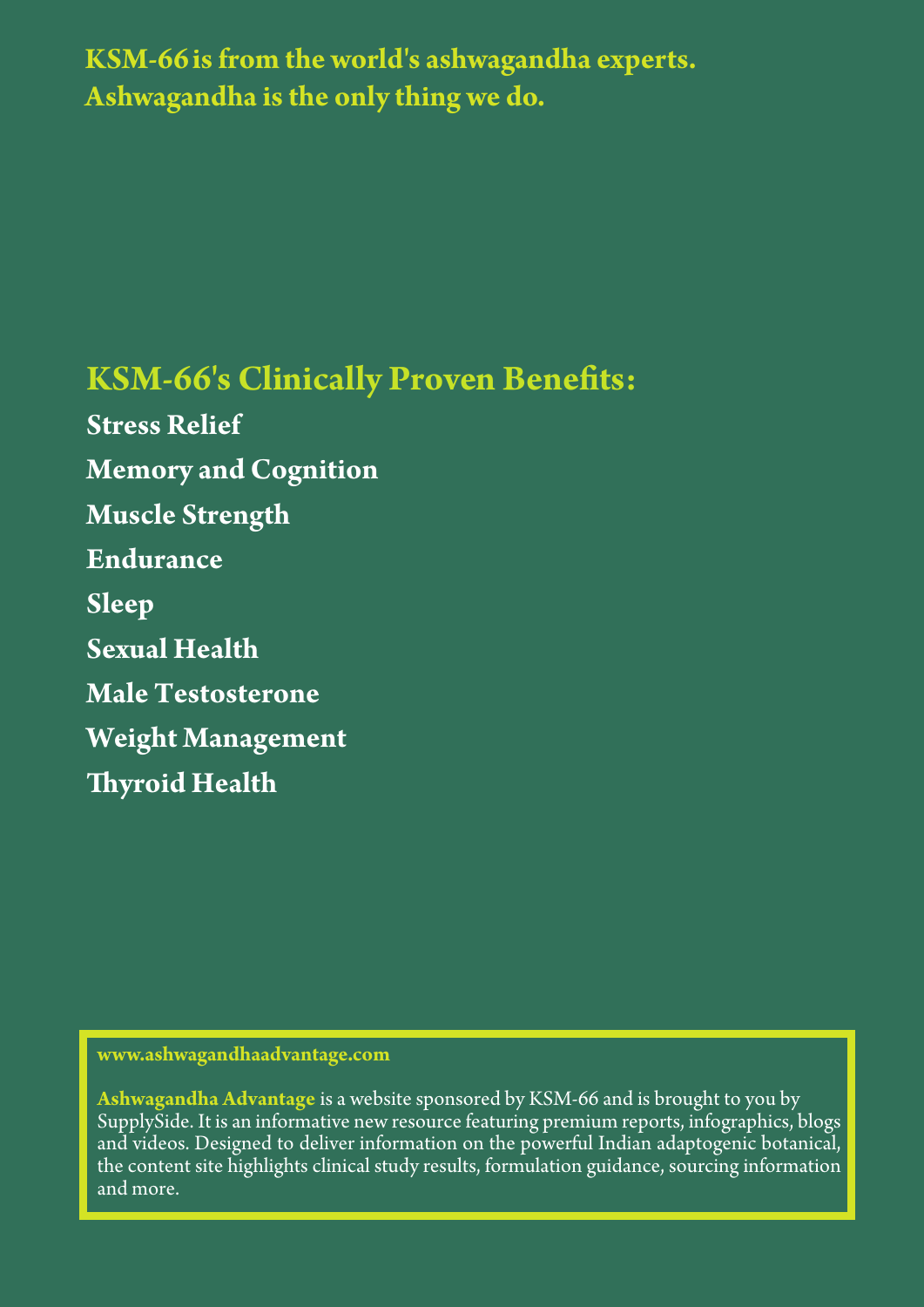### **What is Ashwagandha?**

Ashwagandha (*Withania somnifera*) is the flagship herb of Ayurveda, the traditional system of medicine from India. This herb has been known for centuries but is only now experiencing major growth worldwide because of a burst of recent studies in pharmacology and medicine. Ashwagandha promotes balance in the body. It is an adaptogenic herb that helps the body successfully adapt to stressful conditions. Ashwagandha is one of the few herbs with significant effects on both psychological and physiological aspects of human functioning.

### **KSM-66**® **Ashwagandha**

KSM-66 Ashwagandha is a branded, full-spectrum root extract with the highest concentration available on the market today. It is extracted with a "Green-Chemistry" process, using no alcohol or any chemical solvent.

KSM-66 Ashwagandha has been clinically proven to:

- Help reduce stress, anxiety, cortisol levels and stress-related food cravings\*
- Help promote enhanced memory and cognitive function<sup>\*</sup>
- Help promote endurance, strength, muscle size and muscle recovery rate\*
- Help enhance sexual performance health in both men and women, and testosterone in men\*

### **KSM-66**® **Strictly Avoids the Use of Leaves**

KSM-66 uses only the roots of the ashwagandha plant with absolutely no addition of leaves. Our financial advisors point out that our profits would be far higher if we replaced roots with leaves, given that the price of leaves is often less than  $1/15<sup>th</sup>$  the price of roots. Despite that, our founders have stood by their basic principle to use roots only. Customers are often curious to know why. To understand our rationale, it helps to know a little about our company. We are a family-owned business founded with the sole mission of supplying the absolute best quality ashwagandha. To be faithful to our mission, we feel it necessary to stay close to mainstream practice and modern scientific evidence. Both in independent clinical trials and in thousands of years of traditional use, the root is the part of the plant that is used predominantly for adaptogenic benefits and internal ingestion. The primary use of leaves traditionally was for topical treatments on the skin for conditions like burns or carbuncles, not internal consumption.

The use of the roots is on significantly better scientific foundation in terms of human clinical evidence and period of observation than the use of leaves.

- The predominant majority of published clinical trials today are on the root and not the leaf.
- The coverage of ashwagandha in reference works like the pharmacopoeias is only on the root. These reference works are the United States Pharmacopoeia, the British Pharmacopoeia, the Indian Pharmacopoeia, the Ayurvedic Pharmacopoeia, Indian Materia Medica, the Health Canada monograph and the W.H.O. monograph. The leaf is in fact not even mentioned in any of them for therapeutic use and ingestion.
- Ashwagandha root consumption has been much heavier with much greater opportunity to observe its safety than ashwagandha leaf consumption.
- Regulatory bodies in some European countries allow only the root of ashwagandha plant and not the leaves.

Given that the leaves are plentiful and easily accessible, what reason would Ayurveda practitioners have to go through all the trouble to dig up the root if not their strong belief that the root is better? The pursuit of the ashwagandha root is notable indeed in Ayurveda. Even the very name of the herb ("ashwa" for horse and "gandha" for smell) is owing to the root which smells like a horse, according to Ayurveda texts.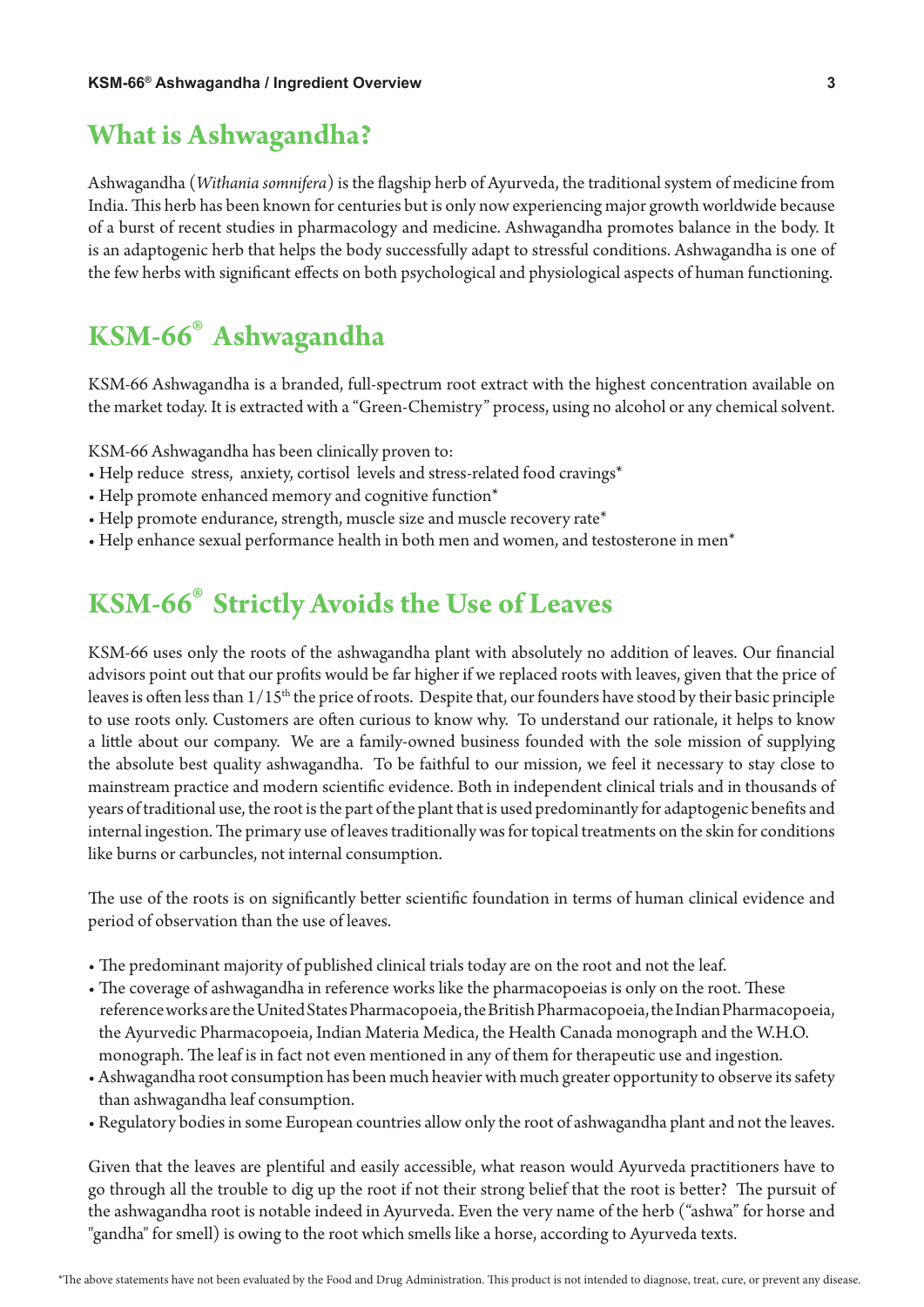### **Why KSM-66**® **Is The "World's Best Ashwagandha"**

#### **1. KSM-66 has the most extensive set of research studies and clinical trials.**

Ixoreal is the industry leader in clinical trials and basic research investigating the effectiveness of ashwagandha, with 24 studies: 10 published studies, 6 additional studies completed and in peer review and 8 ongoing studies. It collaborates with major academic and research institutes. All of Ixoreal-partnered clinical studies follow the gold standards of substantiation: randomized, double-blind, placebo-controlled designs.

For a herb to operate at a systemic level, it needs a complex blend of phytochemicals with a wide range of actions on the human body. Ashwagandha is one of the few herbs in the botanical world with a complex blend of this type. Our research studies focus on the main applications of ashwagandha as listed below:

**(i) Anxiety and Stress Relief:** A study in the *Indian Journal of Psychological Medicine* showed that KSM-66 treatment caused a significant reduction in serum cortisol levels, stress and anxiety, as measured by the Perceived Stress Scale, the GHQ-28 score and the Depression Anxiety Stress Scale.



**(ii) Stress, Weight-Management and General Well-Being:** A research paper in the *Journal of Evidence-Based Complementary and Alternative Medicine* showed that KSM-66 supplementation significantly lowers chronic stress (as measured by perceived stress and serum cortisol), food craving and stress-associated weight gain.



**(iii) Cognition and Memory:** An article in the *Journal of Dietary Supplements* showed that KSM-66 can significantly improve memory and cognitive functions (Wechsler Memory Scale scores), executive function, attention and information-processing speed in a healthy individual.



**(iv) Muscle Strength, Muscle Size, Muscle Recovery and Testosterone:** The *Journal of the International Society of Sports Nutrition*, the premier

research outlet in the area of sports nutrition, published a study where KSM-66 was found to be effective in healthy athletic adults in improving muscle strength, muscle size, body fat percentage and natural testosterone production. KSM-66 was also shown to increase muscle recovery rate.



**(v) Cardiorespiratory Endurance:** According to a study published in the journal *AYU*, KSM-66 supplementation can significantly improve cardio respiratory endurance  $(\text{VO}_2\text{max})$  and the quality of life (WHOQOL scale) in healthy athletes.



**(vi) Oxidative Stress and Respiratory Endurance:** A study showed that KSM-66 supplementation can significantly improve cardiorespiratory endurance  $(VO<sub>2</sub> max)$  and reduce oxidative stress (free radicals) and fatigue (REST-Q-Sport and TQR scales) in athletes.

**(vii) Sexual Function and Testosterone Levels in Men:** Research published in *Evidence-Based Complementary and Alternative Medicine* showed that KSM-66 yielded a significant increase in semen volume, sperm concentration and motility, serum LH and testosterone.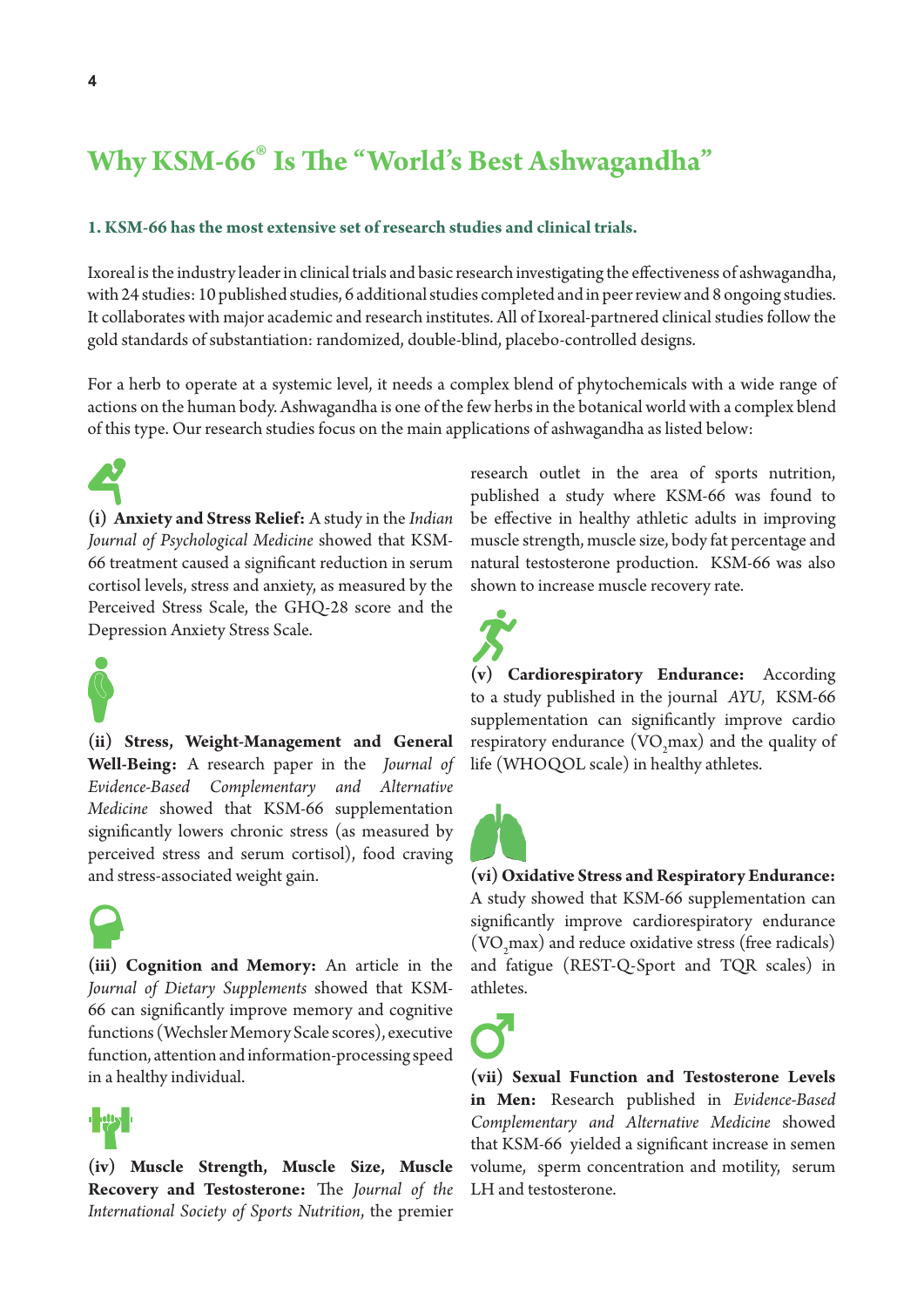

**(viii) Sexual Wellness in Men:** A study among healthy men showed that taking KSM-66 can significantly boost sexual wellness (Derogatis Interview for Sexual Functioning scores) and serum testosterone levels.



**(ix) Female Sexual Function:** A study published in *Biomed Research International* showed improvements in female sexual health as measured by some metrics commonly employed by gynecologists to assess desire, arousal, lubrication, satisfaction and orgasm.

**(x) Perimenopausal Symptoms:** A study showed that KSM-66 alleviates perimenopausal symptoms like hot flashes, menstrual frequency, pain, high blood pressure and weight gain in women by normalizing levels of estradiol, FSH, LH and other female sexual hormones.



**(xi) Thyroid function:** An article in the *Journal of Alternative and Complementary Medicine* showed that KSM-66 can normalize thyroid indices like serum TSH, T3 and T4 and restore normal functioning of the thyroid gland.

**(xii) Sleep Quality and Relaxation:** In a study on sleep-deprived individuals, KSM-66 improved sleep duration and quality, sleep efficiency and onset latency, measured through actigraphy, the Pittsburgh Sleep Quality Index and the Hamilton Anxiety Rating Scale.



**(xiii) General Health Improvement in Senior Citizens:** A study among older adults showed that KSM-66 significantly improved cognitive functioning, sleep quality, physical fitness and psycho-social well-being as measured by various psychometric questionnaires.

#### **2. The production of KSM-66 has tight vertical integration for high quality and price advantage.**

Ixoreal is the only major branded ashwagandha manufacturer in the world to own the entire value chain in producing the extract. Ixoreal has its own farms, production facilities, testing laboratories, research center and distribution. Nothing is outsourced and no middlemen are involved. As a result, Ixoreal is unmatched in its ability to deliver high-quality ashwagandha with steady supply and batch-to-batch consistency. A nice sideeffect of having no middlemen is that KSM-66 is priced considerably lower than what one might expect for such a premium product.

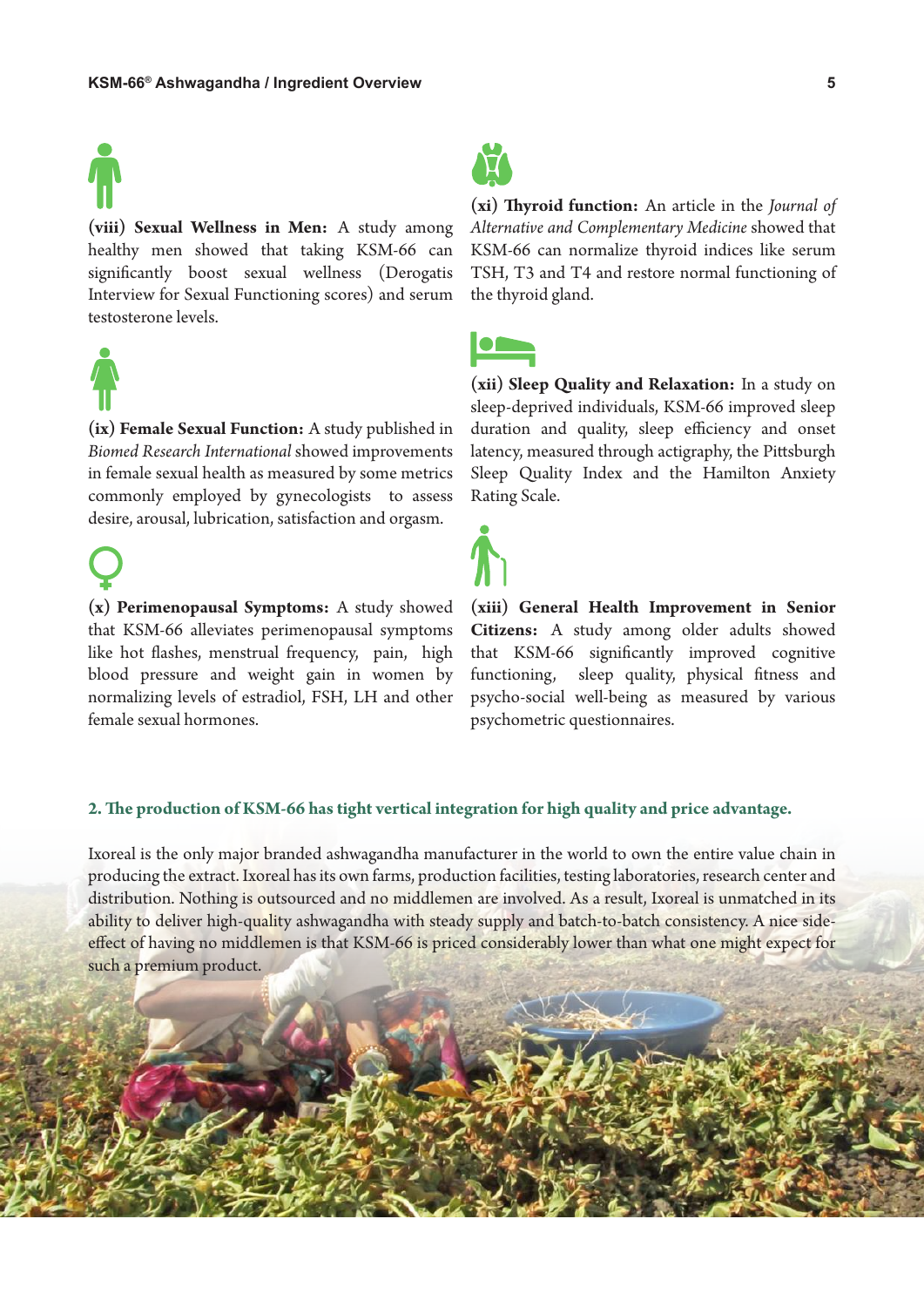

**3. KSM-66 is the highest-concentration branded full-spectrum root extract available on the market.**

A "full-spectrum" extract is an extract which maintains the balance of the various constituents as in the original herb, without over-representing any one constituent. The ashwagandha herb's efficacy is believed to be derived from a complex blend of active constituents, mainly alkaloids like withanine, somniferine, tropine and steroidal lactones called withanolides. All these constituents need to be present approximately in their natural proportions, and hence it is important for an extract to be full-spectrum. Ixoreal managed to create a process that surmounts these challenges after many years of R&D. KSM-66 Ashwagandha is standardized to the highest percentage of withanolides on the market today, >5% by HPLC, derived only from the roots of the plant.

#### **4. KSM-66 is highly bioavailable.**

KSM-66's production process leads to it being highly bioavailable. A recent study demonstrated KSM-66 to be the most bioavailable in a benchmark set of ashwagandha extracts produced using different extraction methods.

#### **5. KSM-66 has exemplary standards in safety and quality.**

The manufacturing unit of KSM-66 is pharma-grade, with state-of-the-art clean room facilities using worldclass production and quality assurance processes. KSM-66 is the botanical with the highest number of certifications. KSM-66 and its manufacturing have gone through the most extensive inspections and safety assessments in our industry.

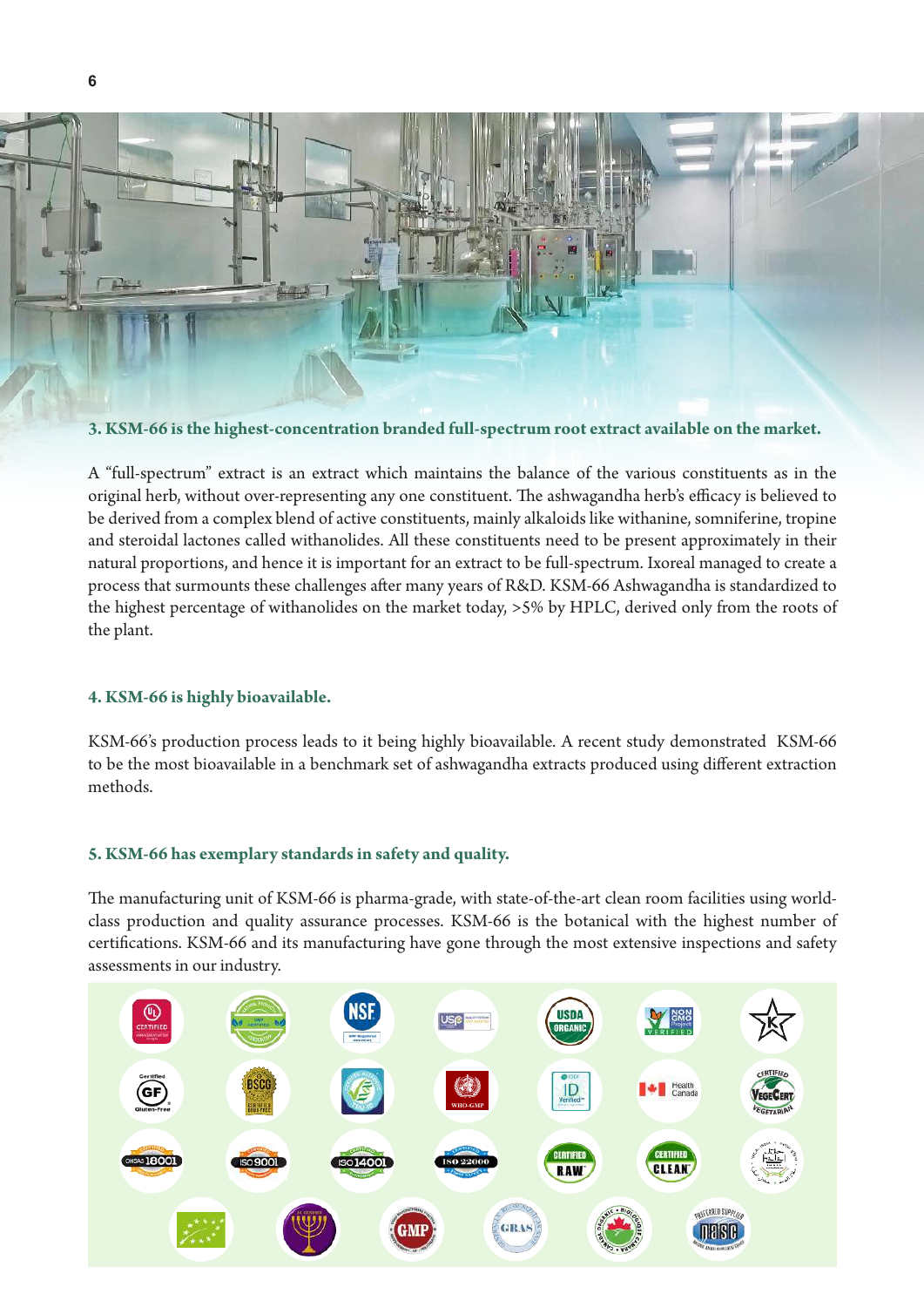### **Applications**

#### **Dietary Supplements**

KSM-66 Ashwagandha can be utilized as a stand-alone or as a complementary ingredient in herbal, phyto-pharmaceutical and dietary supplement formulations. KSM-66 Ashwagandha offers wide therapeutic benefits. KSM-66 Ashwagandha is free-flowing and shelf-stable and can easily be incorporated into capsules, tablets, soft-gels and liquids.

#### **Food & Beverages**

KSM-66 is a self affirmed GRAS (Generally Regarded as Safe) ingredient, qualified by a reputed panel of toxicologists. Unlike some other extracts, KSM-66 has a neutral taste and is not bitter. Therefore, it is an excellent choice for use in foods and beverages. It blends well for nutritional bars, chocolates, bakery products, chewing gums, candies, functional waters, energy drinks, smoothies, gummies, yogurts, herbal teas, coffees, malted beverages, wine, soups, cereals, burgers, soft chews and cookies.

#### **Sports Nutrition**

There is a fast growing use of ashwagandha for enhancing physical performance and cognitive acuity. KSM-66 is a very effective form of ashwagandha for athletes who train and compete at peak levels. It enhances energy and endurance, improves muscle size and strength, assists muscle recovery, improves mental function, alertness and oxygen usage. KSM-66 has been used in pre- and postworkout formulas, nutrition bars, meal replacements, whey protein mixes,

### **Awards for KSM-66**



**Sports Nutrition** Ingredient of the Year NutraIngredients Asia 2018



**Best Botanical Ingredient** Engredea 2013



**Product Innovation** in Botanicals Award Frost & Sullivan 2014





Innovative Ingredient of the Year Panacea 2012